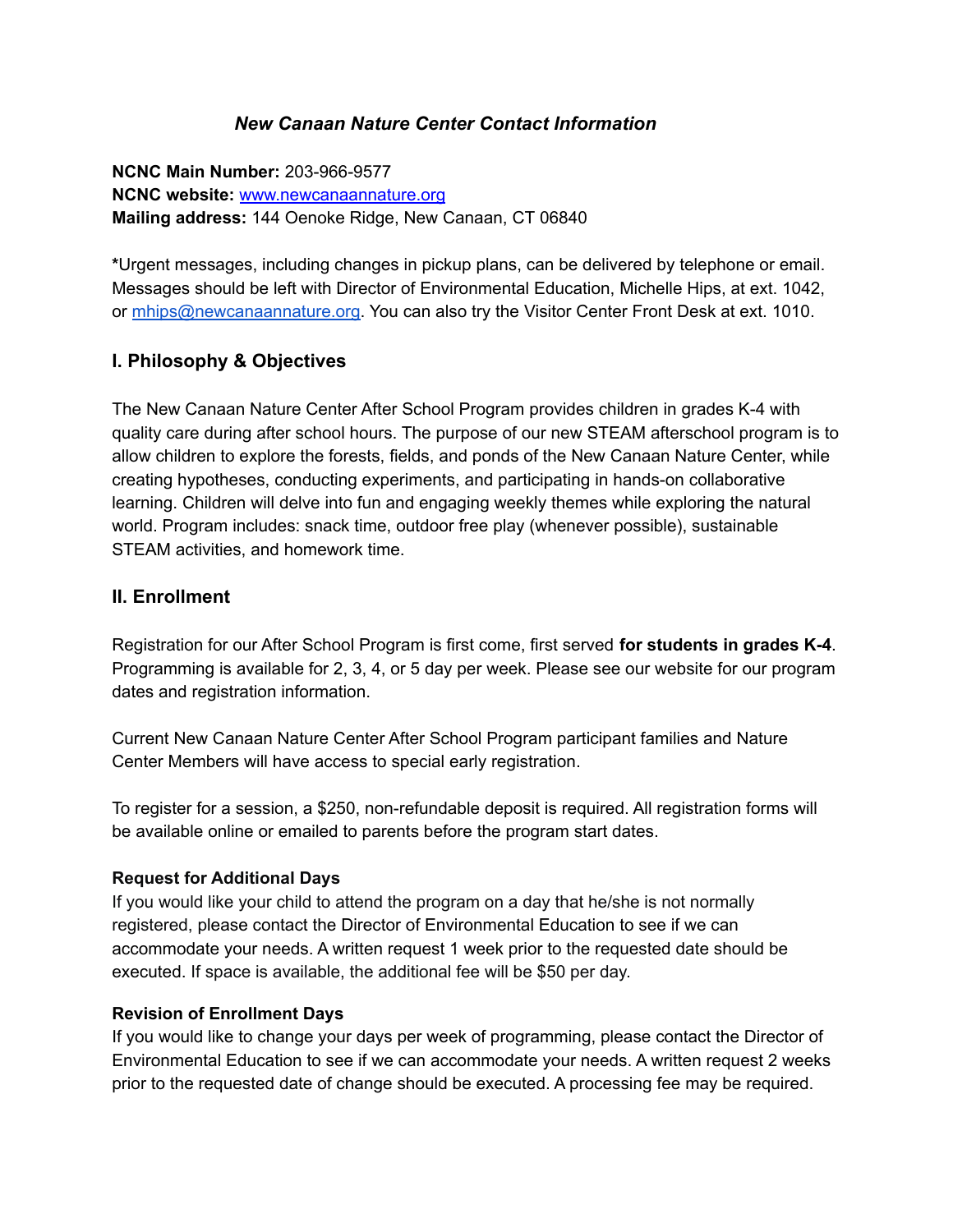### **Withdrawal From Program**

A written notice must be received by the Director of Environmental Education at least two weeks prior to the date of withdrawal in order to receive a prorated refund. A processing fee may apply.

At any time, if the staff feels that a child's enrollment is detrimental to the health/safety or progress of himself/herself or other children, and withdrawal is deemed necessary, a pro-rated refund of the remaining tuition will be returned to the parent if applicable.

### **III. Membership**

A current NCNC Family membership is required. NCNC membership must remain active throughout the program year. Please contact our Registrar for membership fees.

### **IV. Tuition and Billing**

Please see our website for current tuition rates.

### **Billing and Payment Policy**

Tuition and deposit are required at the time of registration. A payment plan of 3 installments is available with an ACH draft or a Credit Card payment. Credit card processing fees of 3% will apply. A form will be provided for this option.

Additional Fees such as Finder's Fee (see description to follow), Insufficient Funds Fee, and Processing Fees may be assessed in such situations.

Billing concerns should be addressed to the Registrar.

**Note:** Tuition is required, regardless of absence, due to illness or personal vacation. Public school vacation weeks have been factored out of the annual tuition payment.

## **V. Hours of Operation & General Procedures**

#### **Hours of Care**

The New Canaan Nature Center After School Program follows the New Canaan Public School calendar. The program operates every regular school day from school dismissal until 5:45 PM. In New Canaan, children are picked up from their school (public elementary schools) by the bus company contracted by the New Canaan Public School and brought to the New Canaan Nature Center.

Early pick-ups may be arranged, however our staffing requirements remain the same, therefore, full payment of each session is required.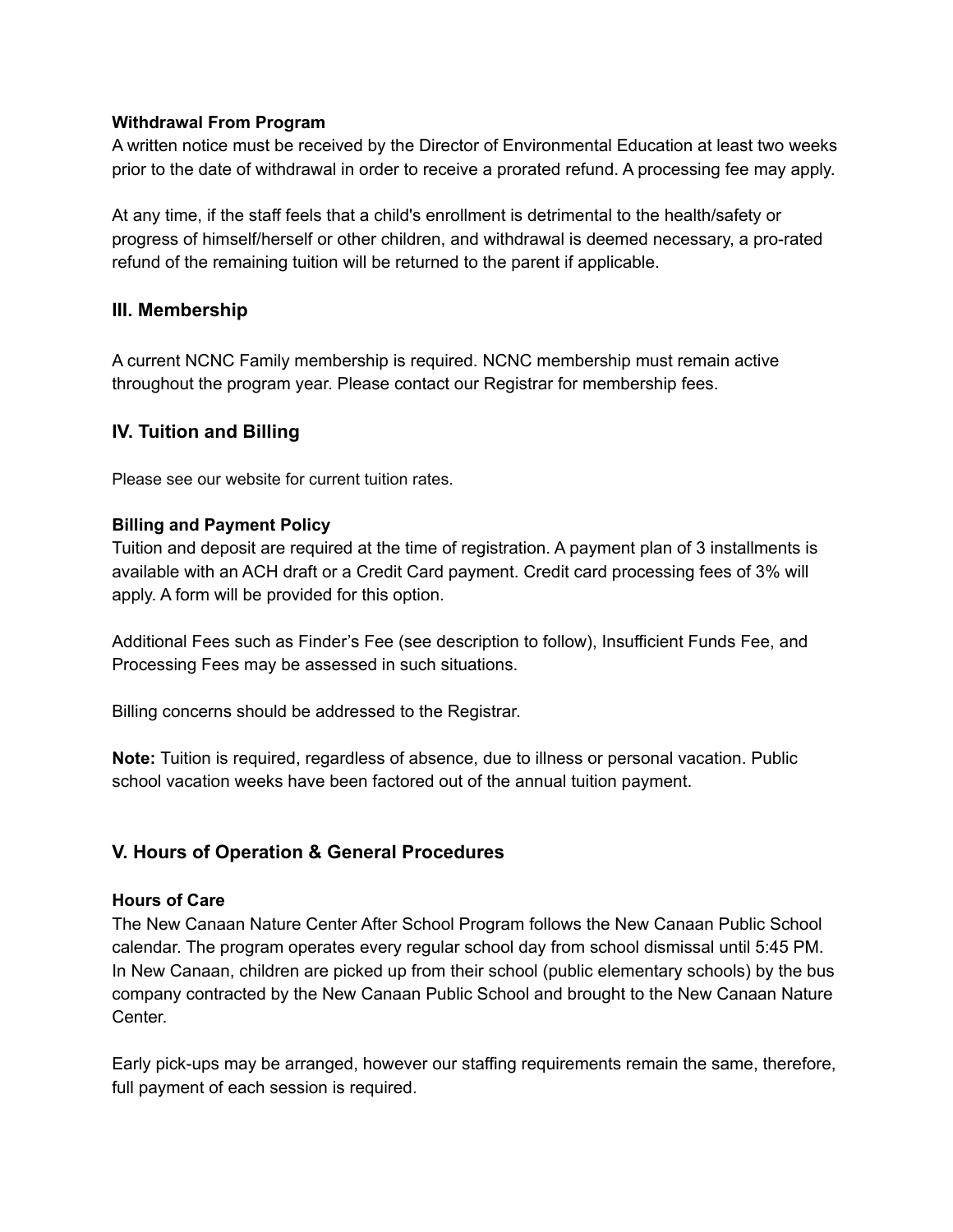### **Absence Procedure**

For absence notification for the New Canaan Nature Center After School Program, please call or email the Director of Environmental Education or the Visitor Center Front Desk. Please call or email before 11:00 AM when absence is anticipated on a child's scheduled day. When calling and leaving a message, be sure to speak slowly and:

- 1. Indicate you are calling for the NCNC After School Program
- 2. State: The date / your full name / your child's full name.
- 3. Record your message.
- 4. Leave a phone number where you may be easily reached on that day.

There will be no refunds or make up days due to absence.

### **"Finder's Fee"**

In cases when a child does not arrive at the New Canaan Nature Center on their scheduled day, and the New Canaan Nature Center After School Program staff has not been informed of their absence, the child is classified as a "missing child" per state licensing guidelines.

Verifying the safety and location of "missing children" takes a considerable amount of time. The safety of each child is of utmost importance to us, and the absence procedures must be followed. Parents will be charged a "Finder's Fee" of \$20.00 on any occasion that the New Canaan Nature Center After School Program staff have not been notified of a child's absence on their scheduled day.

### **Pick-Up Procedure**

The New Canaan Nature Center After School Program day ends at 5:45 PM. All children must be picked up by that time, and signed out on the appropriate forms, printing your name and time of departure. Only authorized persons, as stated on your "Pick-Up/Emergency Contacts" form may sign out and pick-up your child. If at any time you intend for an individual who is not on your "Pick-Up/Emergency Contact" form, to pick up your child, a written note must be provided to the New Canaan Nature Center After School Program staff in order for us to release your child. Authorized persons will be asked to show photo identification before a child is released to him/her.

### **Late Pick-Up Policy**

If possible, as a courtesy, please let us know if you anticipate being late on any given day by calling the Visitor Center Front Desk. Parents/guardians who are consistently late may be requested to find another program which better meets their schedule needs.

Children remaining on the premises 15 minutes past the end of class will be brought to the Visitor Center for pick-up. Children will always be supervised and cared for by our staff.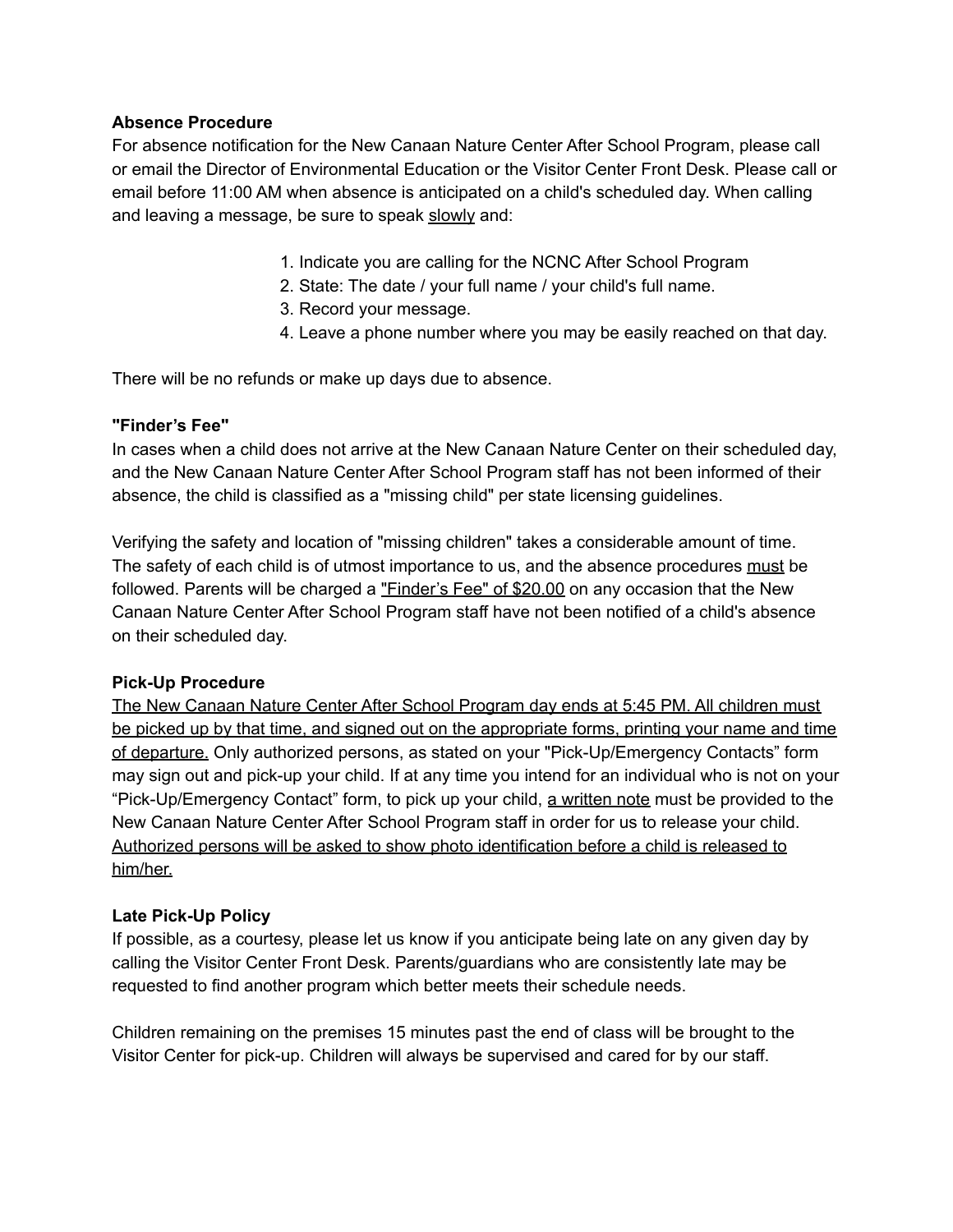When an hour has lapsed and a child is not picked up as planned and all emergency contacts have been called, the local police department will be notified.

### **Early Dismissal from School**

For the 2022-2023 school year, on days when the public schools have early dismissal, the program will have revised operating hours. More information will be emailed to families at the start of each program session.

### **Vacation Days**

During most of the public school vacation weeks, the New Canaan Nature Center offers a Vacation Break Program.

The Vacation Break Program is not part of the New Canaan Nature Center After School Program. The New Canaan Nature Center After School Program tuition does not include payment for public school vacation weeks when both the public schools and New Canaan Nature Center After School Program are closed.

New Canaan Nature Center After School Program participants receive information about the Vacation Break Program prior to the general public.

There will be no programs, New Canaan Nature Center After School Program or Vacation Break Programs, on the following days\*: Labor Day, Thanksgiving day + the day after Thanksgiving day, Christmas + December school vacation, New Year's Day, Martin Luther King Jr. Day, President's Day, and Memorial Day.

\*Schedule subject to change due to school schedule, weather conditions, etc.

## **School Closings**

If the New Canaan Public Schools are closed, due to weather, the New Canaan Nature Center After School Program will be canceled.

If the New Canaan Public Schools dismiss the students from school early, due to weather, the New Canaan Nature Center After School Program will NOT run and students will not be transported to the Nature Center at dismissal time.

If the scheduled children have already arrived at the New Canaan Nature Center from their respective schools, and an early shut down of the facility is deemed necessary, parents will be contacted to come and pick up the child by a designated time.

The New Canaan Nature Center After School Program does not make up snow days and refunds are not granted for the above conditions or any forces of nature beyond the Nature Center's control.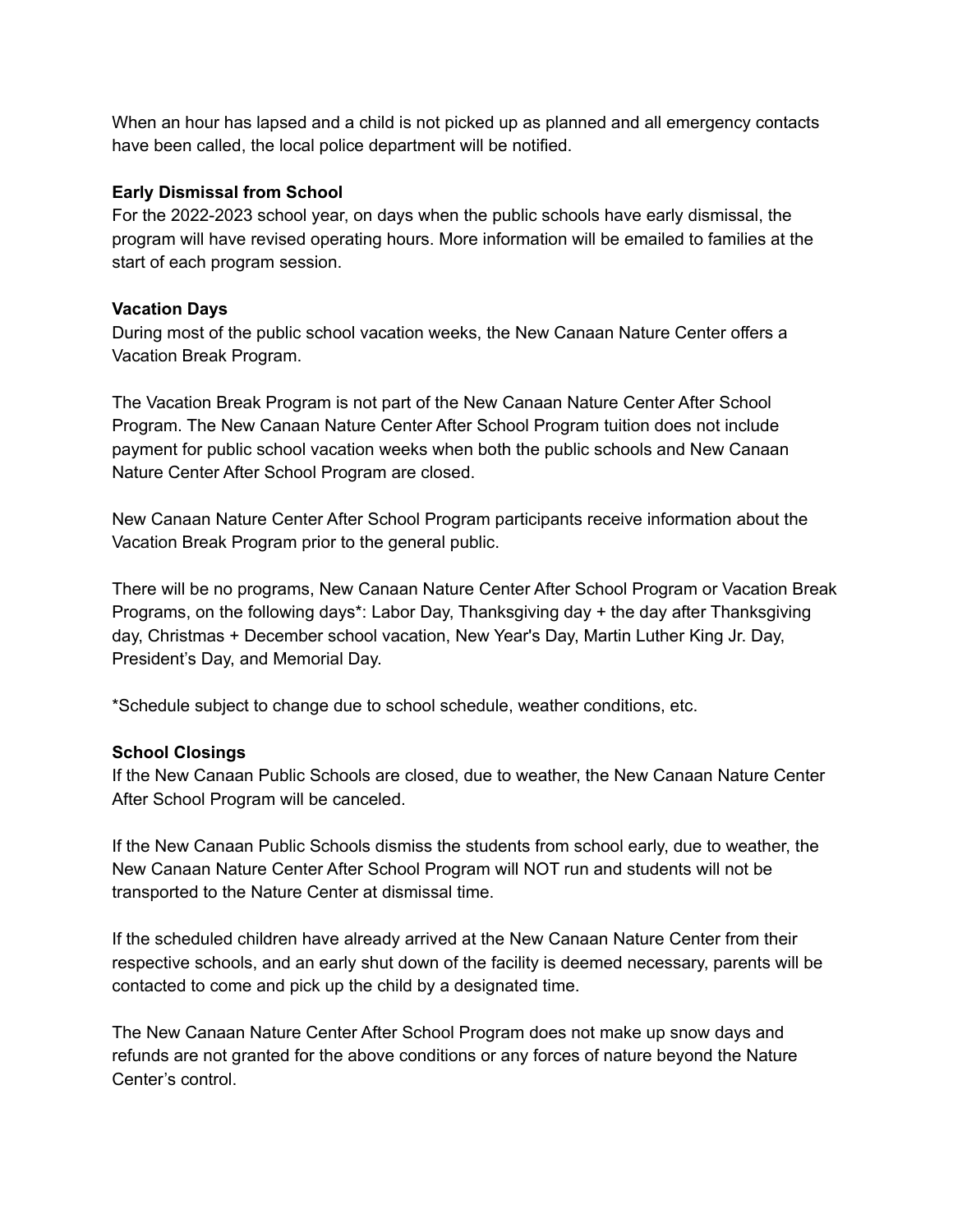## **VI. Medical and General Information**

According to Connecticut State Day Care Regulations, we are required to have two current forms on file at all times for every student or else a religious or medical exemption form. **These forms must be handed in prior to the first day of the After School Program as they are mandatory for your child to attend our program.**

1. The Emergency Contact Form: This form provides NCNC Staff with contact names and numbers in case of emergency. Please keep NCNC Staff updated with any changes to this information.

2. The Medical Health Form: this form must show that your child has had a complete physical exam within the past year and indicate that he/she has had all the required immunizations (or a form indicating medical or religious exemptions).

3. Pertinent information from this paperwork is collected in a student database detailing relevant expiration dates for paperwork and medications. As paperwork expires, parents receive reminders that the forms must be updated. The actual documents are filed by class in binders that stay with the class at all times, including during outdoor times. It is our goal that teachers always have the students' health and safety information on hand in case of an emergency. All health and safety information is confidential, however accessible to teachers and administrators in the event that parents need to be contacted or in an emergency. Parents also have the right to see their own paperwork, however other students' paperwork is confidential. State Licensing Inspectors have the right to check that all paperwork is current and that the paperwork is approved by the state.

4. Medication Administration Policies: NCNC will only administer medications that have been submitted with the proper paperwork and physician signature. Examples of medication that we will administer include emergency medications such as Epi Pens, Benadryl, Inhalers, Insulin, and other lifesaving medicines. All of these must be submitted to us in accordance with the Office of Early Education requirements.

Please see the Director of Environmental Education regarding special situations or if you have any questions.

## **VII. About the Program**

### **Snack**

Snack time will be provided daily. We ask that all parents please provide a nutritious snack from home for their child (but please no peanut or tree nuts, as NCNC is a nut-aware facility). Additionally, we request that any snacks be packed in reusable containers with as little disposable wrapping as possible.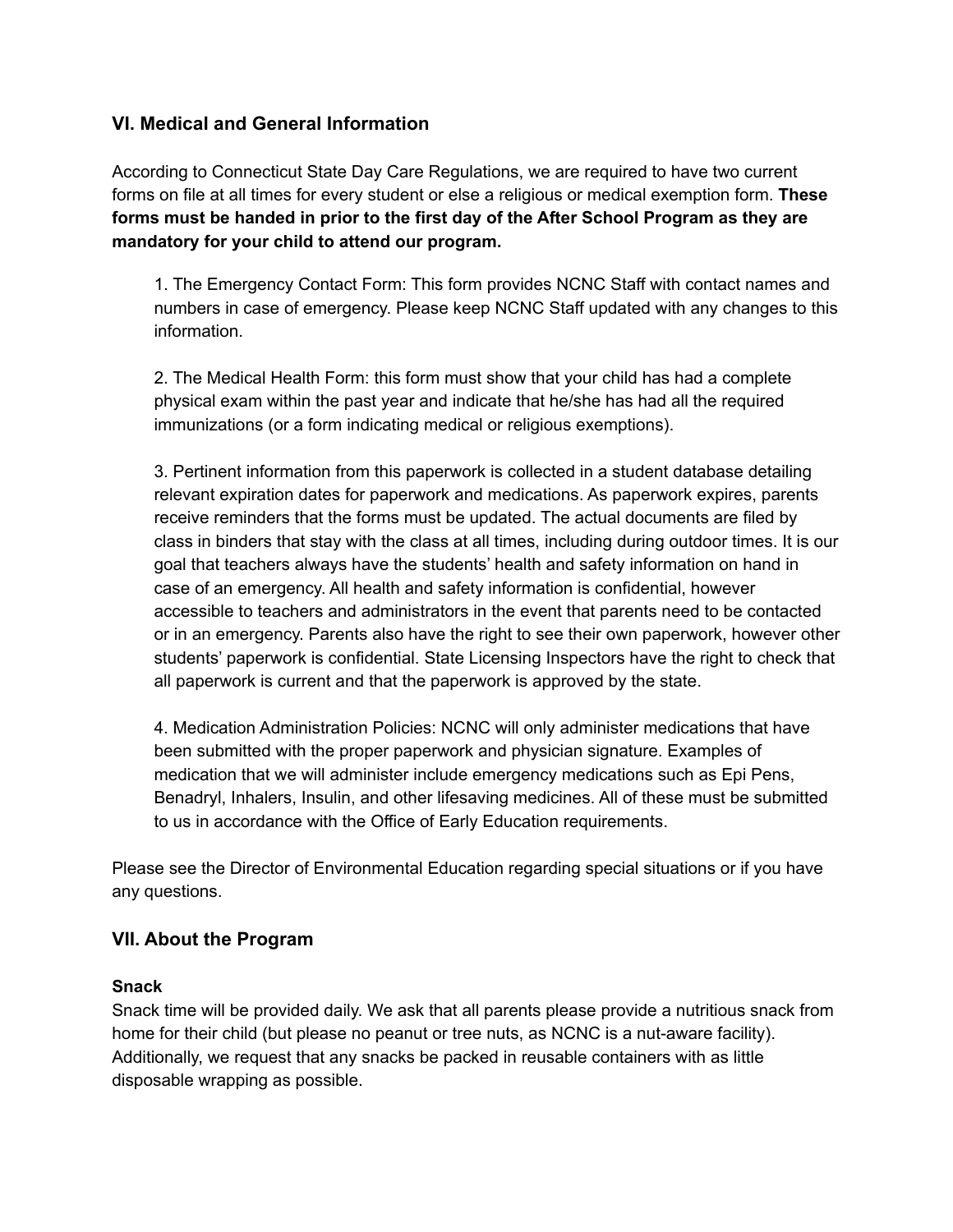Please be mindful of children with food allergies in your child's class, and make every effort to avoid snacks with known allergens in them. Your teachers will tell parents in your class which foods to avoid.

### **Daily Nature STEAM Activity**

All New Canaan Nature Center After School participants will enjoy a daily 30-60 minute nature STEAM (Science, Technology, Engineering, Arts, Math) activity with a New Canaan Nature Center Naturalist.

### **Homework Assistance**

Monday through Friday, a quiet time is set aside for all children to do homework. We encourage all children to do their homework, and we provide staff assistance and guidance when needed. We also suggest that your child pack a book each day for quiet reading during Homework Time if there is no homework assigned by their teachers.

The New Canaan Nature Center is not responsible for your child's education, completion of assignments, or understanding of their subject matter.

### **Communications**

Monthly newsletter, reminders, invitations, etc. will inform parents of up-coming events and dates. All New Canaan Nature Center After School Program communications will be done via email.

### **Birthdays**

Birthday celebrations are important to children, and we love to share them too! The parent should check with the Director of Environmental Education if any special plans are desired.

# **VIII. SPECIAL PLANS & PROCEDURES**

## **PLAN FOR THE SUPERVISION OF CHILDREN**

There will always be adequate numbers of staff on hand, to maintain the required state ratio of one to ten and to safely and responsibly supervise the children.

## **INDOOR TIME**

When indoors, the children will be divided into small groups (15 or less) with two staff members, to reinforce a more relaxed and low key environment.

Routines will be adhered to whenever possible, however teachers will be flexible in changing activities when children lose interest in one activity and move on to another.

Special activities will be planned and room arrangements will be reflected in the schedule to avoid confusion on part of children or staff dealing with them.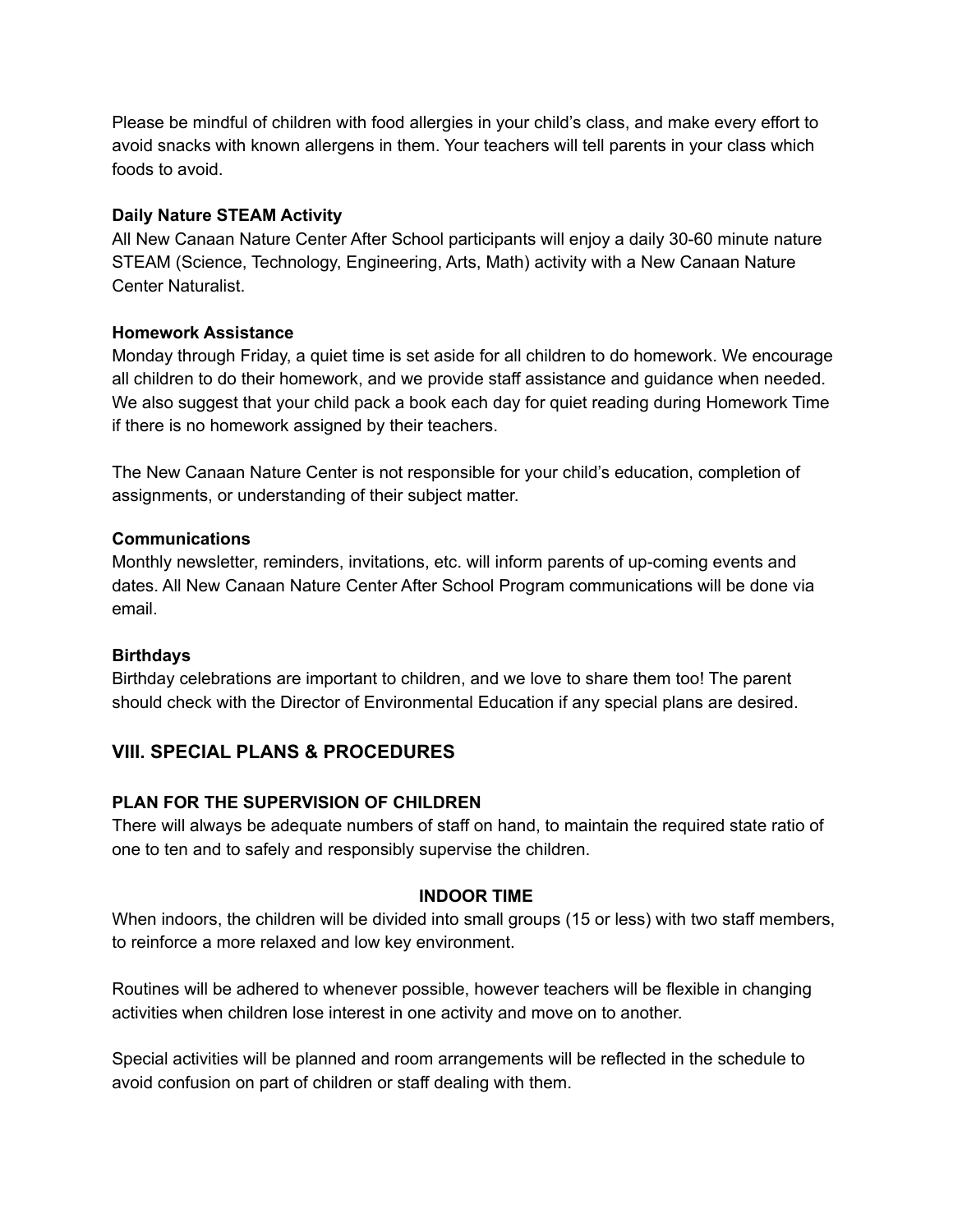### **OUTDOOR TIME**

When outdoors, our small groups may combine for free play time or STEAM activities. There will always be adequate numbers of staff on hand, to maintain the required state ratio of one to ten and to safely and responsibly supervise the children.

Children will go outdoors at least once daily and, therefore, should be dressed for active outdoor play, in washable and comfortable clothes. One of the most important parts of our program is our daily exploration outside on the Nature Center's trails & grounds. These expeditions take place in all kinds of weather, including rain and snow.

For rainy days, a raincoat with a hat or hood is essential. Waterproof boots are also recommended.

For colder (and/or snowy) days, snow pants, boots, a warm jacket, mittens or gloves, and a hat will be needed.

Sturdy sneakers or hiking shoes are also recommended (please no flip-flops, sandals, or crocs), as is packing a change of clothes.

### **CARING FOR A SICK CHILD**

### **ILLNESS**

Please do not send your child to the New Canaan Nature Center After School Program if he/she shows any signs of illness or seems overly tired. A day of caution at the beginning may forestall a more lengthy illness. When your child will be absent, please call our Director of Environmental Education or the Visitor Center Front Desk.

**In cases of common childhood disease (i.e., chicken pox, strep, conjunctivitis, lice, pink eye, impetigo, hand-foot-and-mouth disease, fifth disease, etc.) please call us at once. When there has been such an exposure at the New Canaan Nature Center After School Program, we promptly notify all parents, with details about symptoms and incubation periods, etc., as appropriate, excluding the identity of the child. Please be on the look-out for early signs and symptoms. The sooner we catch an illness, the easier it is to prevent it from spreading in school.** All sick time policies and procedures apply to staff as well as children.

Your child should not come to the New Canaan Nature Center After School Program if:

- Your child has a temperature over 99.6 degrees. Must be fever free for 24 hours before returning.
- Your child is vomiting or feels nauseous. Must be symptom-free for 24 hours before returning.
- Your child has a cough that cannot be subdued.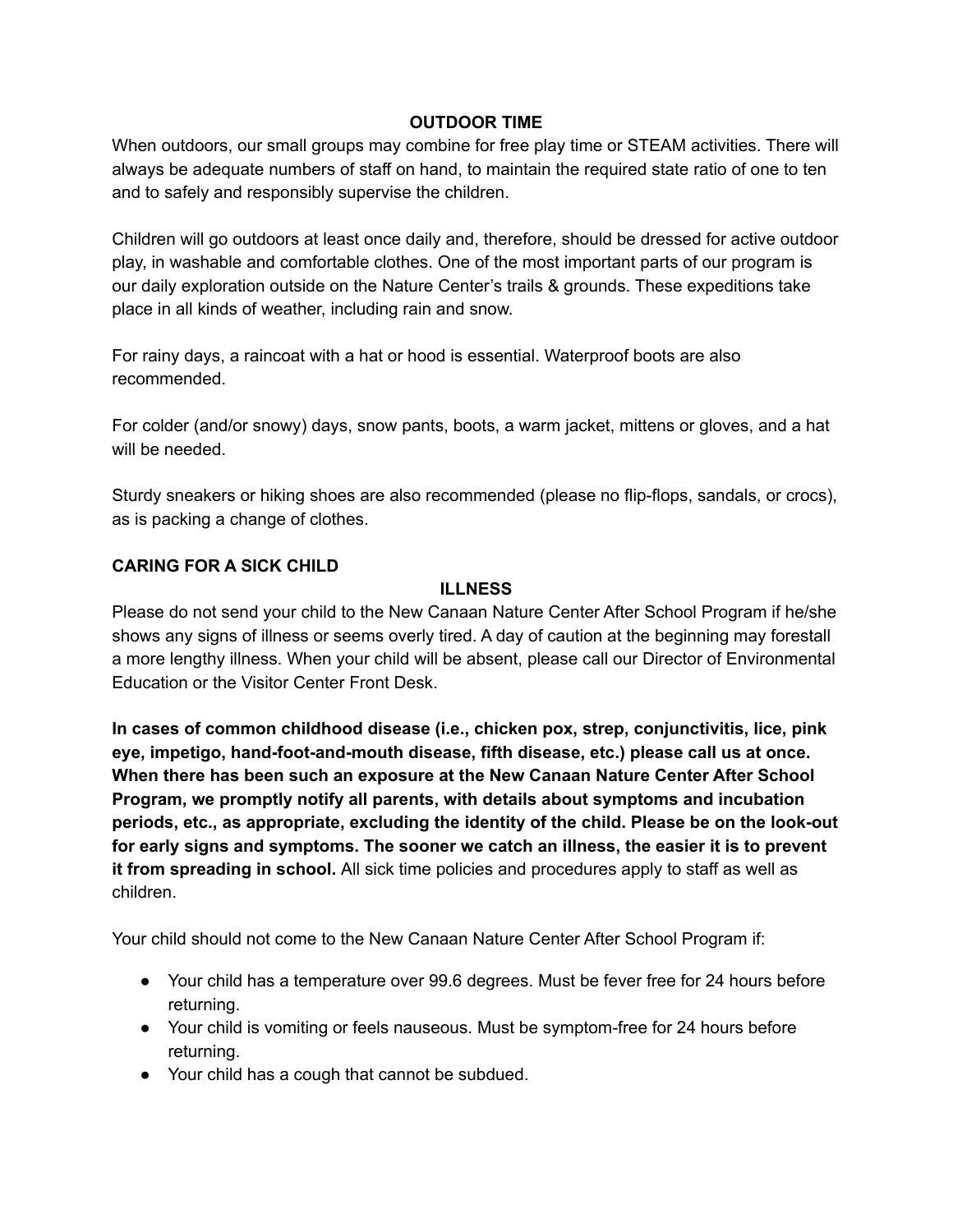- Your child has had a sore throat for 3 days and it hasn't improved. Must be symptom-free for 24 hours before returning.
- Your child has yellow or green phlegm or nasal discharge.
- Your child goes to bed with a stomach ache and/or wakes up with a stomach ache.

\*Remember that NCNC staff are not permitted to administer prescription or over the counter medications without written permission from a doctor.

If your child becomes sick while at the New Canaan Nature Center After School Program, we will notify you as soon as possible to discuss early pick-up. If a parent cannot be reached, we will call the names listed on your emergency contacts form. If your child comes down with a contagious disease (i.e., chicken pox, conjunctivitis, lice, etc.), it is our policy to notify the other parents in your class that they and their child may have been exposed to the disease. This also applies to staff members.

If no adult can be reached to pick-up the sick child, and the staff believe that the child is contagious, the child will be made to feel comfortable by offering a warm, quiet spot to sit, until an authorized caregiver arrives for pick-up.

If the family of a sick child disagrees with any of these policies, they may consult with our nurse or physician consultants.

## **COMPLAINT PROCEDURE**

If a parent in the New Canaan Nature Center After School Program has a concern, a conference should be set up with the parent(s) and the teacher(s) involved. If the parent/teacher conference does not solve the problem, another conference will be set up with the parent(s), the teachers, and the Director of Environmental Education. If the problem still persists, the Executive Director can be called in to meet with the parents, teachers and the Director of Environmental Education. A meeting with members of the Board of Trustees of the New Canaan Nature Center and the parties involved would be the final recourse.

# **SAFETY POLICY AND PROCEDURES**

In addition to nurturing your child's growth and development, the safety of your child is our highest priority. Our standard safety practices include but are not limited to:

- Two staff members will be present with each group of children at all times
- We are a "nut aware" campus and ask that all families avoid bringing food with tree nuts as ingredients onto campus
- All our staff members hold current training in first aid, CPR and EpiPen response
- We are in constant radio contact with our New Canaan Nature Center After School Program staff, even when they are out exploring our campus with the children
- We regularly practice and improve our emergency response procedures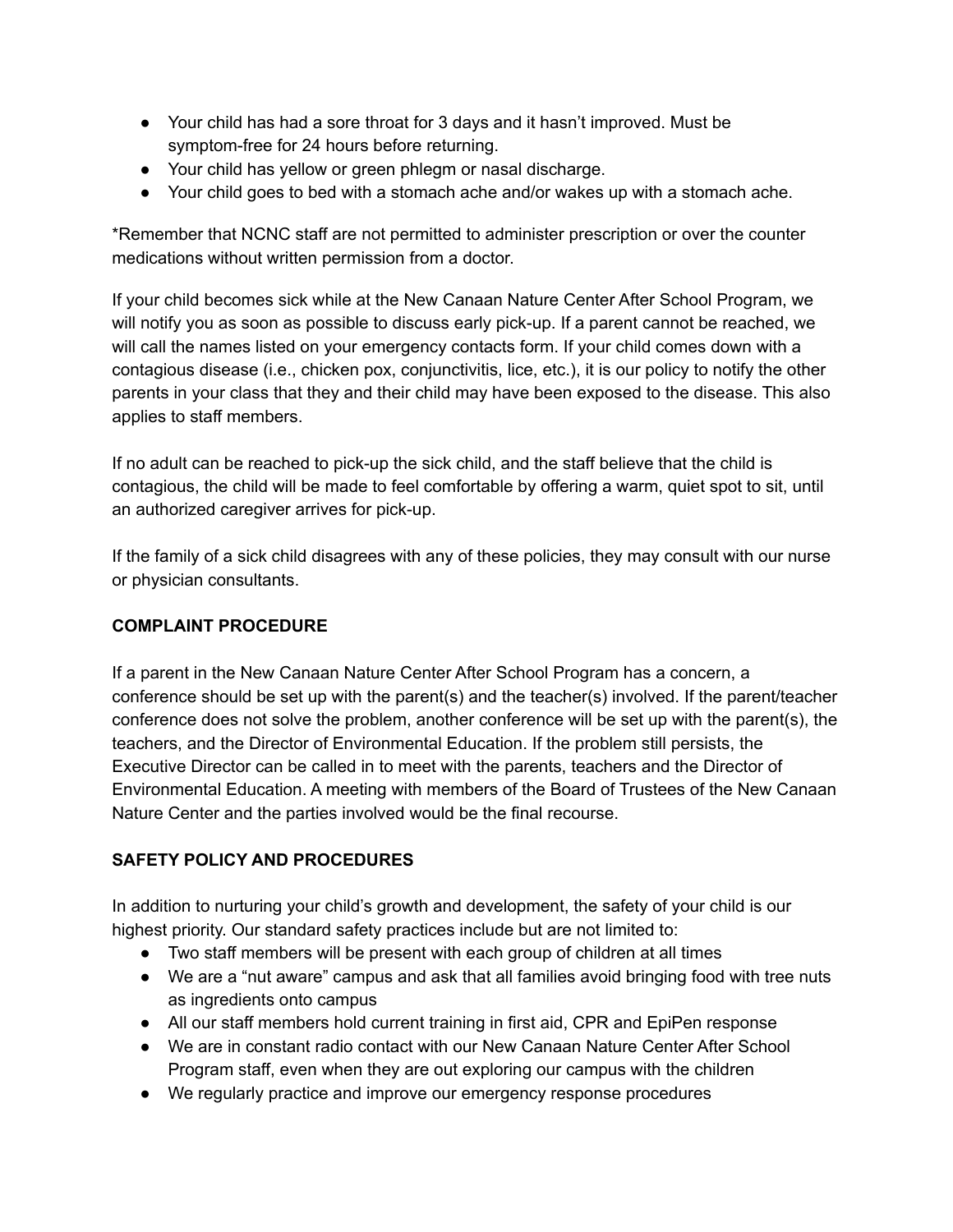- We have a registered nurse on call and available to us at all times for further consultation and guidance
- Building security: After drop-off, staff will lock the outside classroom doors each day. Visitors or workmen are asked to register at the Visitor Center Front Desk and get authorization before entering any of the After School classes. All other volunteers are asked to sign in and out in the classroom visitor/substitute/volunteer notebook.
- New Canaan Nature Center After School Program staff are expected to constantly be aware of equipment where injury could occur. In the classroom this includes all play structures and tables. In the outdoor play area it includes natural objects such as tree stumps and on the natural structures in the Children's Play Garden. One staff member is always assigned to be a spotter on equipment that could cause injury.
- Air pollution: Our Nature Center After School Program policy is that we take the children outdoors, everyday, in all kinds of weather, including snow and rain. However, if the weather conditions are dangerous for the safety of children or adults (lightning, heavy winds, torrential rain, smog, or other high doses of air pollution), classes will remain indoors.

## **WORKING WITH CHILDREN POLICY**

## **Staff Document (selected portions)**

The safety of the children and the staff are paramount and protected through this document. This pertains to all NCNC teachers, educators, staff members, Board members, volunteers, and interns associated with the organization. Any individual with any contact with children must submit a background check.

A copy of the New Canaan Nature Center Working with Children Staff Policy is provided to all staff in addition to the National Association for the Education of Young Children's Code of Ethical Conduct. This document is available to all at: http://www.naeyc.org/files/naeyc/file/positions/PSETH05.pdf.

Copies of the NCNC Working with Children Staff Policy and the NAEYC Code of Ethical Conduct are posted in the entry area to every classroom, and are available on our website as well.

## **Staff Code of Conduct (Excerpts)**

## **Privacy**

Adults must respect the privacy of children in situations including bathroom use and changing of clothes. Adults should only intrude to the extent that health and safety require. Adults should protect their own privacy in similar situations. For children under age eleven, an adult must accompany children to the restroom area as needed. The adult will ensure that the facility and hallway are safe, and is responsible for children returning from the restroom. An adult may assist any child under age six in the restroom. No caregiver may touch a child's private areas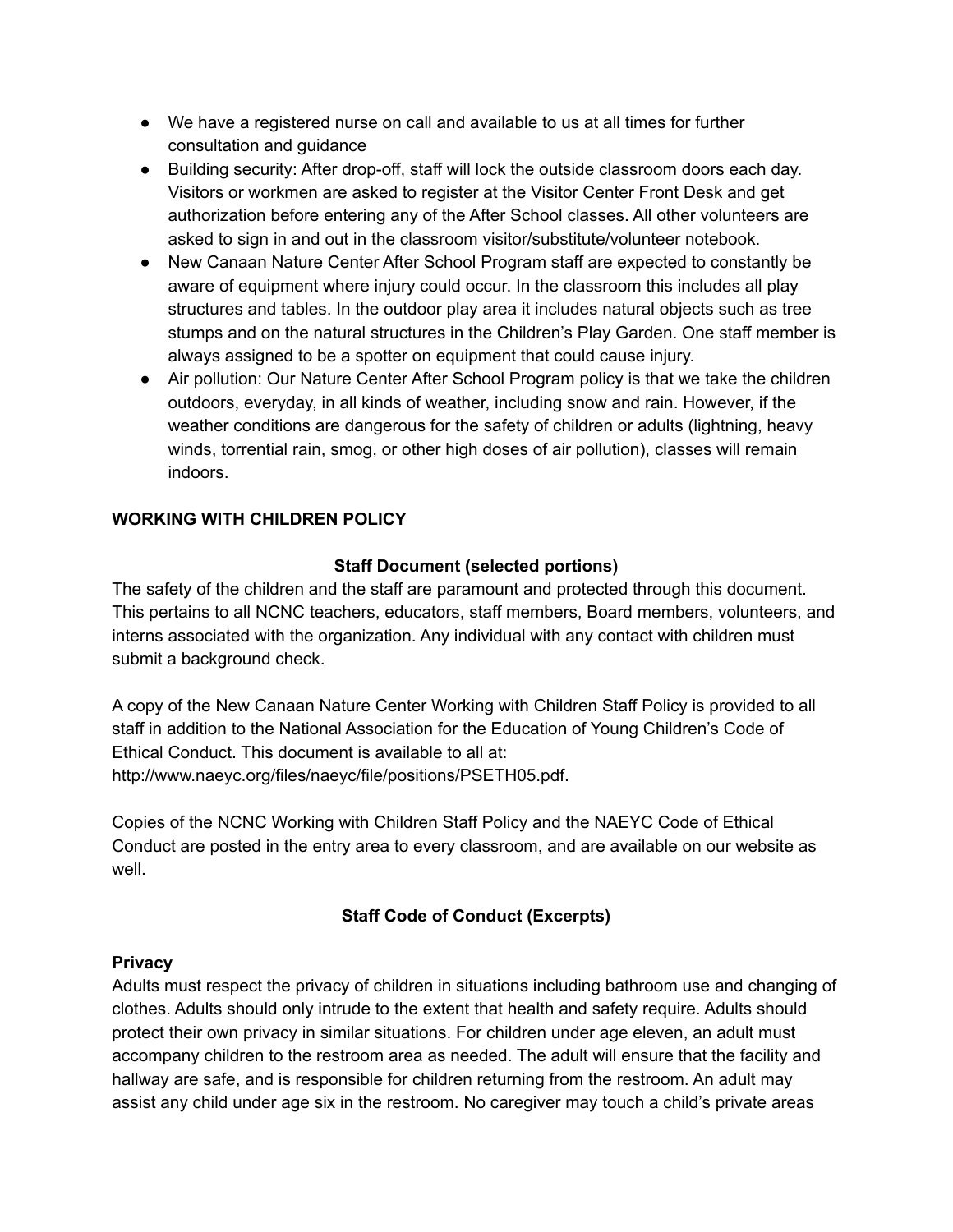unless necessary to change a diaper or take another therapeutic measure. At all times that this help is needed, a second adult must be present.

### **Injury or illness**

All persons supervising children are expected to take reasonable steps to prevent any person from coming into contact with any body fluids. If a child receives a minor injury, an adult will provide first aid as needed at the time of injury, to the extent that they have been trained to administer first aid. The adult will notify the injured child's parent or guardian. A well-equipped and fully stocked first aid kit, with incident report forms, must be available at all times. An incident report form must be completed after any and each minor or major injury.

If a child receives an injury that requires medical treatment beyond simple first aid, an adult should provide immediate attention to the injured child, and contact one of the NCNC medical administrators. As soon as possible during or after treatment and/or evaluation by one of the NCNC medical administrators, notify the child's parent or guardian will be notified. 911 will be called only if the NCNC medical administrator deems this necessary or cannot be reached.

## **Student Behavior Management Philosophy and Policies (Excerpts)**

Teachers at the New Canaan Nature Center guide, nurture and direct the children to help them learn to cooperate with their peers and have positive, educational experiences. Most behavioral issues with a child can be minimized and perhaps even avoided altogether through proactive, flexible and responsive classroom management techniques and actions. We best support children by using positive facilitation techniques. Behavior management with a child should be constructive. Corporal punishment and verbal reprimands are not acceptable. Adults do not physically restrain any child, unless they deem it necessary to protect the health and safety of the child or other people.

## **Overview of Child Abuse and Neglect (Excerpts)**

## **Policy for Reporting Suspected Child Abuse**

All NCNC staff are mandated by Connecticut State Law to report any suspicion or observation that a child is being abused, neglected or is at risk.

All NCNC staff are mandatory reporters and if a report or suspicion of child abuse/neglect comes to any staff member's attention, they must ensure that a report is made to the Department of Children and Families (DCF), before or after consultation with the Director of Environmental Education or Executive Director,. The filing of a child abuse report must be done orally within 12 hours of the incident or first knowledge of an incident, and followed by a written report within 24 hours of the oral report. This form can be faxed or mailed to DCF. Copies of all documents should be kept for confidential NCNC records as well.

Once the appropriate NCNC staff and/or supervisors (Executive Director, the Director of Environmental Education) have deemed that a report will be made, the process of reporting a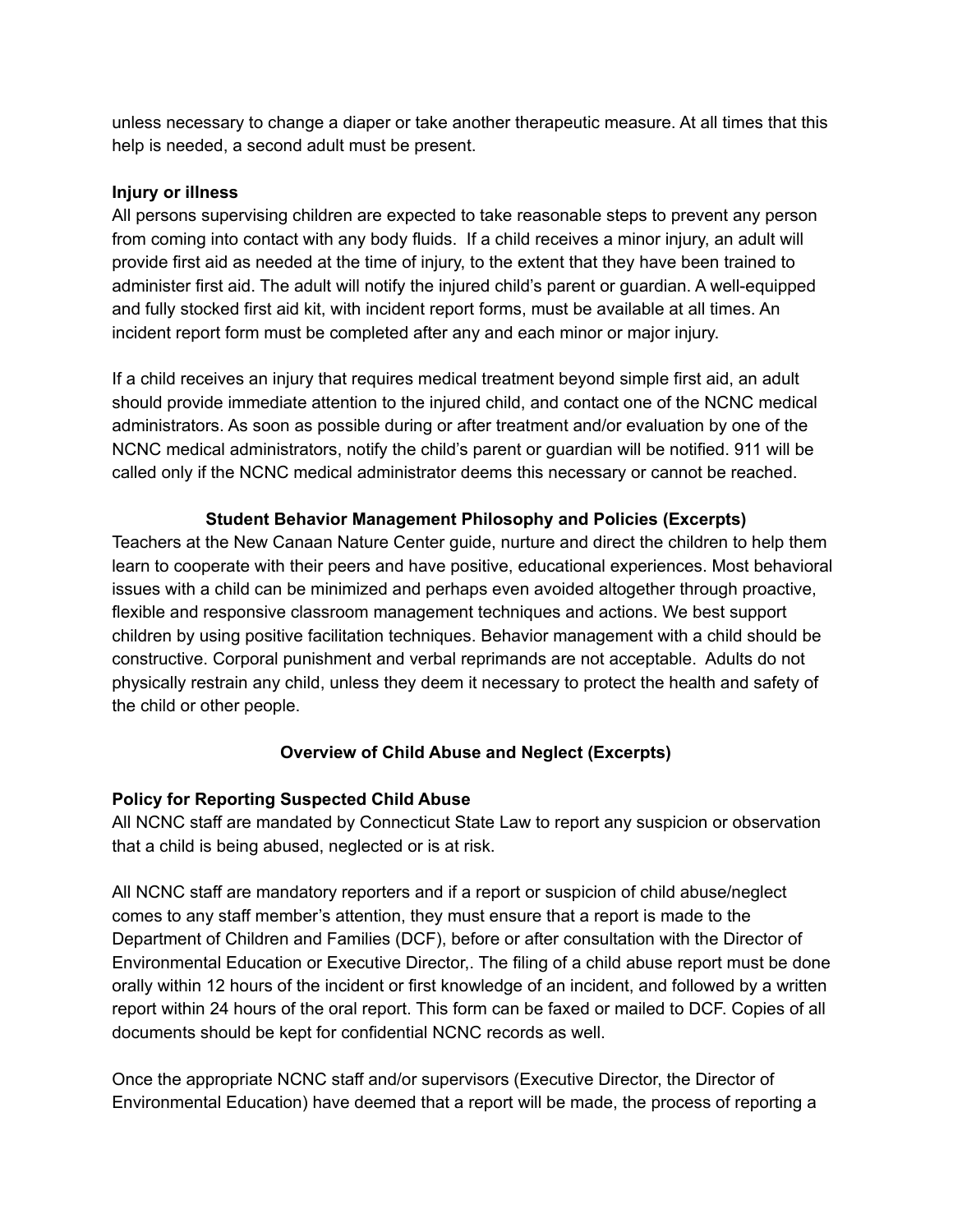case of suspected or observed child abuse/neglect follows standard protocol for the Department of Children and Families (DCF). A copy of our procedure is available upon request.

Failure by any teacher, educator, staff member, Board member, volunteer or intern to make a timely report to a supervisor about a suspected incidence of child abuse shall be considered a procedural violation of the NCNC Working with Children Staff Policy and shall be grounds for disciplinary actions up to dismissal.

## **Privacy Protection**

At all times, the administration will take precautions to ensure that the privacy of the child and family are protected, as well as the privacy of the accused. An allegation of child abuse is a serious issue. It is essential that all parties maintain confidentiality. Sharing of information, which could identify a child or alleged perpetrator should be purely on a need-to-know basis and is not for public knowledge. This information should not be shared with staff, other than the Executive Director, Director of Environmental Education, and the Director reporting the abuse (if this is not the Executive Director.) Until abuse has been proven to have occurred by a state investigation, one must always refer to 'alleged abuse.'

## **Procedures in the Event of Accusations of Abuse/Neglect**

Any teacher, educator, staff member, Board member, volunteer or intern accused of child abuse will immediately be notified, will be asked to provide all pertinent information, and suspended from participation with NCNC children's programs until an internal investigation takes place. After the internal investigation is completed, the administrative team (Director of Environmental Education and Executive Director) will determine the appropriate organizational course of action.

If an accusation of abuse or neglect by a parent is made, the Director will immediately inform the parents or guardians that a report has been made to DCF. Health care officials may need to talk to a child's parents to access the cause of the child's injuries and offer support and guidance.

# **Status during Investigation**

During both an NCNC internal investigation (conducted by Preschool Director and/or Director of Environmental Education and/or Executive Director) and a DCF led investigation, the following possible actions may be taken for staff accused of abuse/neglect are:

- 1. Suspend the individual without pay during the course of investigation;
- 2. Provide a leave of absence, with or without pay, during the investigation;
- 3. Remove teacher/educator from any child interactions but maintain employment on grounds;
- 4. Place individual under close supervision in a teaching setting during the investigation.